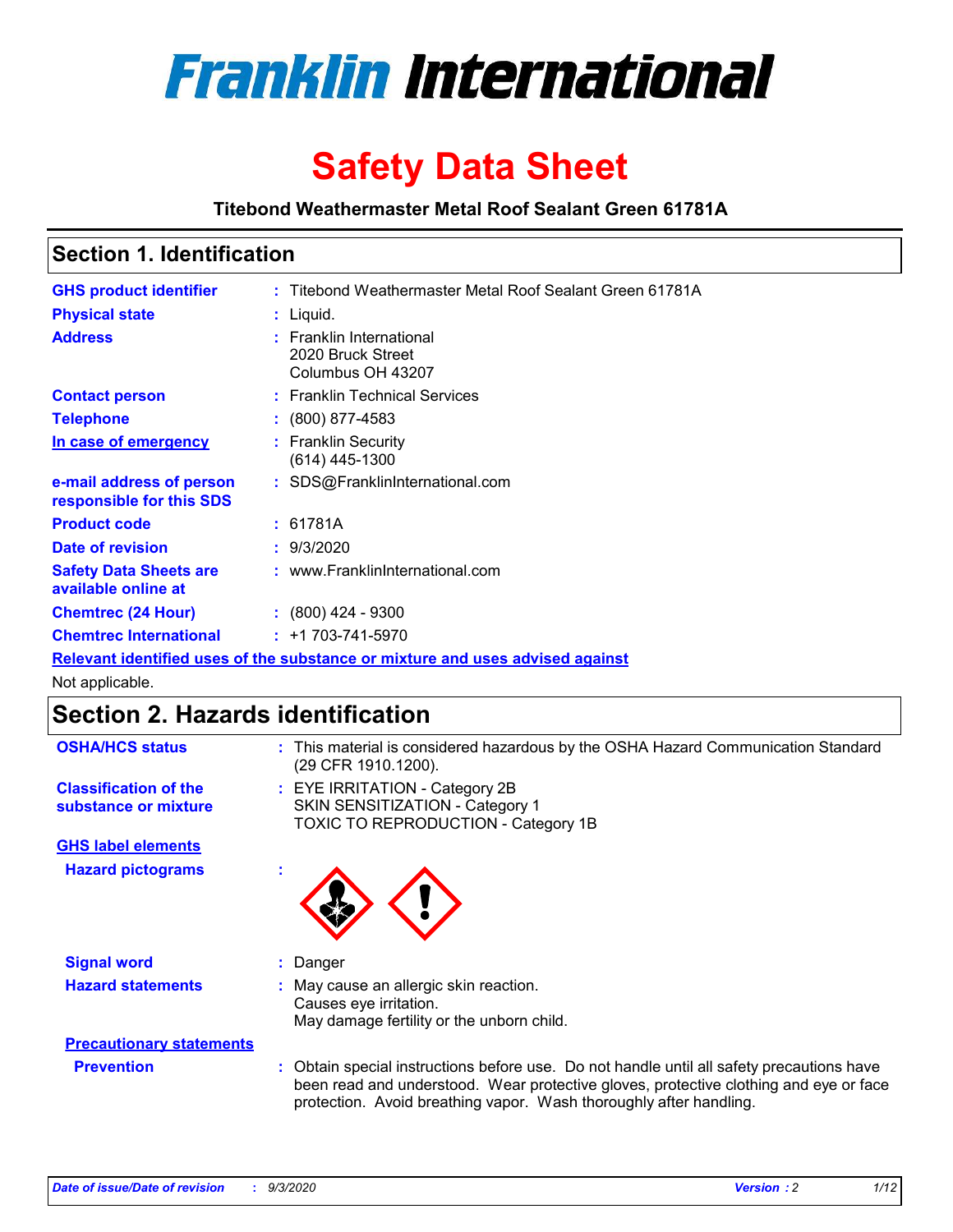### **Section 2. Hazards identification**

| <b>Response</b>                            | : IF exposed or concerned: Get medical advice or attention. Wash contaminated clothing<br>before reuse. IF ON SKIN: Wash with plenty of water. IF IN EYES: Rinse cautiously<br>with water for several minutes. Remove contact lenses, if present and easy to do.<br>Continue rinsing. If eye irritation persists: Get medical advice or attention. |
|--------------------------------------------|----------------------------------------------------------------------------------------------------------------------------------------------------------------------------------------------------------------------------------------------------------------------------------------------------------------------------------------------------|
| <b>Storage</b>                             | : Store locked up.                                                                                                                                                                                                                                                                                                                                 |
| <b>Disposal</b>                            | : Dispose of contents and container in accordance with all local, regional, national and<br>international regulations.                                                                                                                                                                                                                             |
| <b>Hazards not otherwise</b><br>classified | : Product generates methanol during cure.                                                                                                                                                                                                                                                                                                          |

# **Section 3. Composition/information on ingredients**

| <b>Substance/mixture</b> | Mixture |
|--------------------------|---------|
|                          |         |

| <b>Ingredient name</b>       | $\frac{9}{6}$ | <b>CAS number</b> |
|------------------------------|---------------|-------------------|
| 3-aminopropyltriethoxysilane | ≤3            | 919-30-2          |
| Dibutyltin dilaurate         | ∣≤0.3         | 77-58-7           |

Any concentration shown as a range is to protect confidentiality or is due to batch variation.

**There are no additional ingredients present which, within the current knowledge of the supplier and in the concentrations applicable, are classified as hazardous to health or the environment and hence require reporting in this section.**

**Occupational exposure limits, if available, are listed in Section 8.**

### **Section 4. First aid measures**

| <b>Description of necessary first aid measures</b> |                                                                                                                                                                                                                                                                                                                                                                                                                                                                                                                                                                                                                                                                                                                                                                           |
|----------------------------------------------------|---------------------------------------------------------------------------------------------------------------------------------------------------------------------------------------------------------------------------------------------------------------------------------------------------------------------------------------------------------------------------------------------------------------------------------------------------------------------------------------------------------------------------------------------------------------------------------------------------------------------------------------------------------------------------------------------------------------------------------------------------------------------------|
| <b>Eye contact</b>                                 | : Immediately flush eyes with plenty of water, occasionally lifting the upper and lower<br>eyelids. Check for and remove any contact lenses. Continue to rinse for at least 10<br>minutes. If irritation persists, get medical attention.                                                                                                                                                                                                                                                                                                                                                                                                                                                                                                                                 |
| <b>Inhalation</b>                                  | : Remove victim to fresh air and keep at rest in a position comfortable for breathing. If<br>not breathing, if breathing is irregular or if respiratory arrest occurs, provide artificial<br>respiration or oxygen by trained personnel. It may be dangerous to the person providing<br>aid to give mouth-to-mouth resuscitation. Get medical attention. If unconscious, place<br>in recovery position and get medical attention immediately. Maintain an open airway.<br>Loosen tight clothing such as a collar, tie, belt or waistband. In case of inhalation of<br>decomposition products in a fire, symptoms may be delayed. The exposed person may<br>need to be kept under medical surveillance for 48 hours.                                                       |
| <b>Skin contact</b>                                | : Wash with plenty of soap and water. Remove contaminated clothing and shoes. Wash<br>contaminated clothing thoroughly with water before removing it, or wear gloves.<br>Continue to rinse for at least 10 minutes. Get medical attention. In the event of any<br>complaints or symptoms, avoid further exposure. Wash clothing before reuse. Clean<br>shoes thoroughly before reuse.                                                                                                                                                                                                                                                                                                                                                                                     |
| <b>Ingestion</b>                                   | : Wash out mouth with water. Remove dentures if any. Remove victim to fresh air and<br>keep at rest in a position comfortable for breathing. If material has been swallowed and<br>the exposed person is conscious, give small quantities of water to drink. Stop if the<br>exposed person feels sick as vomiting may be dangerous. Do not induce vomiting<br>unless directed to do so by medical personnel. If vomiting occurs, the head should be<br>kept low so that vomit does not enter the lungs. Get medical attention. Never give<br>anything by mouth to an unconscious person. If unconscious, place in recovery position<br>and get medical attention immediately. Maintain an open airway. Loosen tight clothing<br>such as a collar, tie, belt or waistband. |
| Most important symptoms/effects, acute and delayed |                                                                                                                                                                                                                                                                                                                                                                                                                                                                                                                                                                                                                                                                                                                                                                           |
| <b>Potential acute health effects</b>              |                                                                                                                                                                                                                                                                                                                                                                                                                                                                                                                                                                                                                                                                                                                                                                           |
| Eye contact                                        | : May cause eye irritation.                                                                                                                                                                                                                                                                                                                                                                                                                                                                                                                                                                                                                                                                                                                                               |
| <b>Inhalation</b>                                  | : No known significant effects or critical hazards.                                                                                                                                                                                                                                                                                                                                                                                                                                                                                                                                                                                                                                                                                                                       |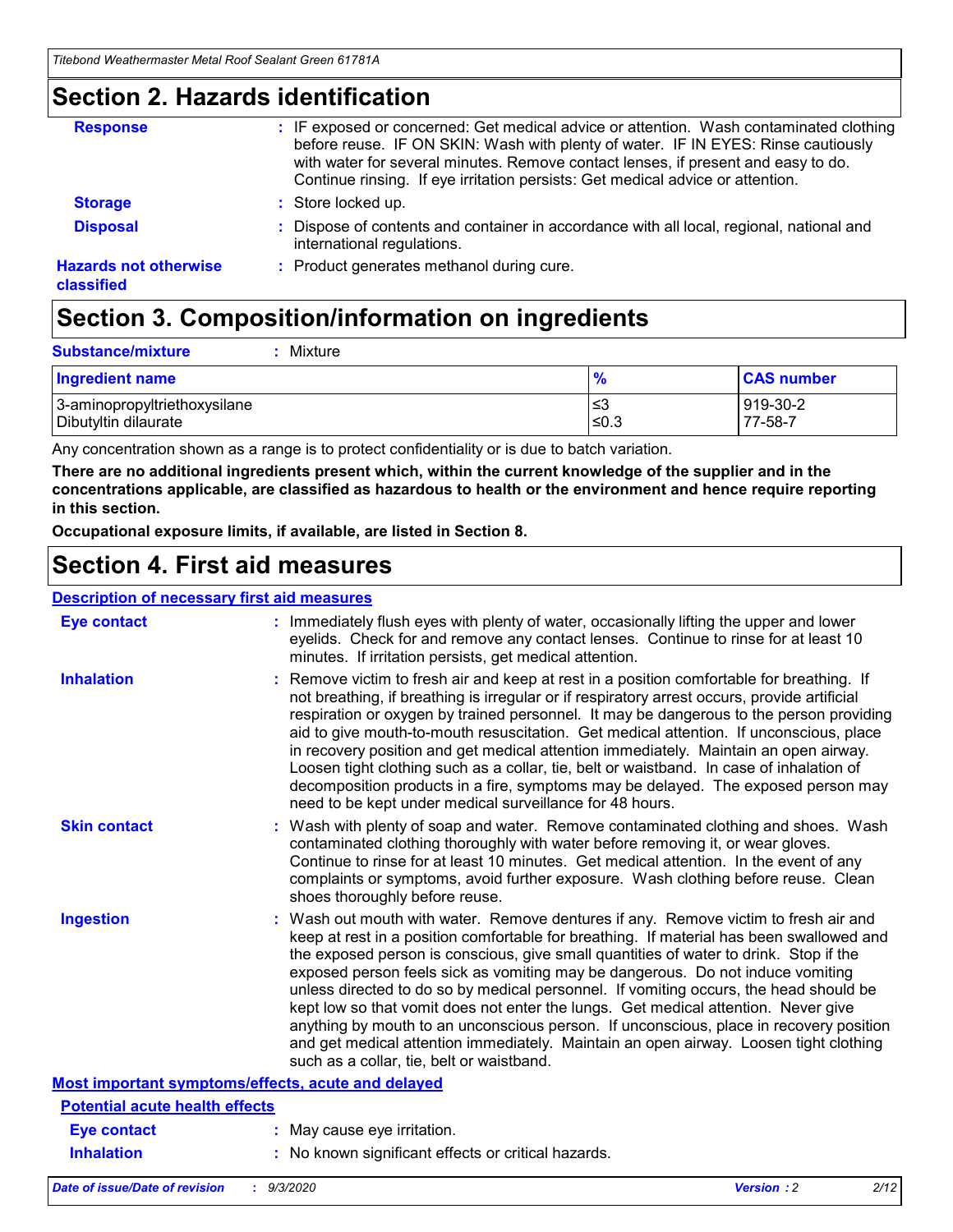| Titebond Weathermaster Metal Roof Sealant Green 61781A |                                                                                                                                                                                                                                                                                                                                                                                                                 |
|--------------------------------------------------------|-----------------------------------------------------------------------------------------------------------------------------------------------------------------------------------------------------------------------------------------------------------------------------------------------------------------------------------------------------------------------------------------------------------------|
| <b>Section 4. First aid measures</b>                   |                                                                                                                                                                                                                                                                                                                                                                                                                 |
| <b>Skin contact</b>                                    | : May cause skin irritation.                                                                                                                                                                                                                                                                                                                                                                                    |
| <b>Ingestion</b>                                       | : No known significant effects or critical hazards.                                                                                                                                                                                                                                                                                                                                                             |
| <b>Over-exposure signs/symptoms</b>                    |                                                                                                                                                                                                                                                                                                                                                                                                                 |
| <b>Eye contact</b>                                     | : Adverse symptoms may include the following:<br>irritation<br>watering<br>redness                                                                                                                                                                                                                                                                                                                              |
| <b>Inhalation</b>                                      | : Adverse symptoms may include the following:<br>reduced fetal weight<br>increase in fetal deaths<br>skeletal malformations                                                                                                                                                                                                                                                                                     |
| <b>Skin contact</b>                                    | : Adverse symptoms may include the following:<br>irritation<br>redness<br>reduced fetal weight<br>increase in fetal deaths<br>skeletal malformations                                                                                                                                                                                                                                                            |
| <b>Ingestion</b>                                       | : Adverse symptoms may include the following:<br>reduced fetal weight<br>increase in fetal deaths<br>skeletal malformations                                                                                                                                                                                                                                                                                     |
|                                                        | Indication of immediate medical attention and special treatment needed, if necessary                                                                                                                                                                                                                                                                                                                            |
| <b>Notes to physician</b>                              | : In case of inhalation of decomposition products in a fire, symptoms may be delayed.<br>The exposed person may need to be kept under medical surveillance for 48 hours.                                                                                                                                                                                                                                        |
| <b>Specific treatments</b>                             | : No specific treatment.                                                                                                                                                                                                                                                                                                                                                                                        |
| <b>Protection of first-aiders</b>                      | : No action shall be taken involving any personal risk or without suitable training. If it is<br>suspected that fumes are still present, the rescuer should wear an appropriate mask or<br>self-contained breathing apparatus. It may be dangerous to the person providing aid to<br>give mouth-to-mouth resuscitation. Wash contaminated clothing thoroughly with water<br>before removing it, or wear gloves. |
| See toxicological information (Section 11)             |                                                                                                                                                                                                                                                                                                                                                                                                                 |

### **Section 5. Fire-fighting measures**

| <b>Extinguishing media</b>                               |                                                                                                                                                                                                     |
|----------------------------------------------------------|-----------------------------------------------------------------------------------------------------------------------------------------------------------------------------------------------------|
| <b>Suitable extinguishing</b><br>media                   | : Use an extinguishing agent suitable for the surrounding fire.                                                                                                                                     |
| <b>Unsuitable extinguishing</b><br>media                 | : None known.                                                                                                                                                                                       |
| <b>Specific hazards arising</b><br>from the chemical     | : In a fire or if heated, a pressure increase will occur and the container may burst.                                                                                                               |
| <b>Hazardous thermal</b><br>decomposition products       | Decomposition products may include the following materials:<br>carbon dioxide<br>carbon monoxide<br>nitrogen oxides<br>metal oxide/oxides                                                           |
| <b>Special protective actions</b><br>for fire-fighters   | : Promptly isolate the scene by removing all persons from the vicinity of the incident if<br>there is a fire. No action shall be taken involving any personal risk or without suitable<br>training. |
| <b>Special protective</b><br>equipment for fire-fighters | Fire-fighters should wear appropriate protective equipment and self-contained breathing<br>apparatus (SCBA) with a full face-piece operated in positive pressure mode.                              |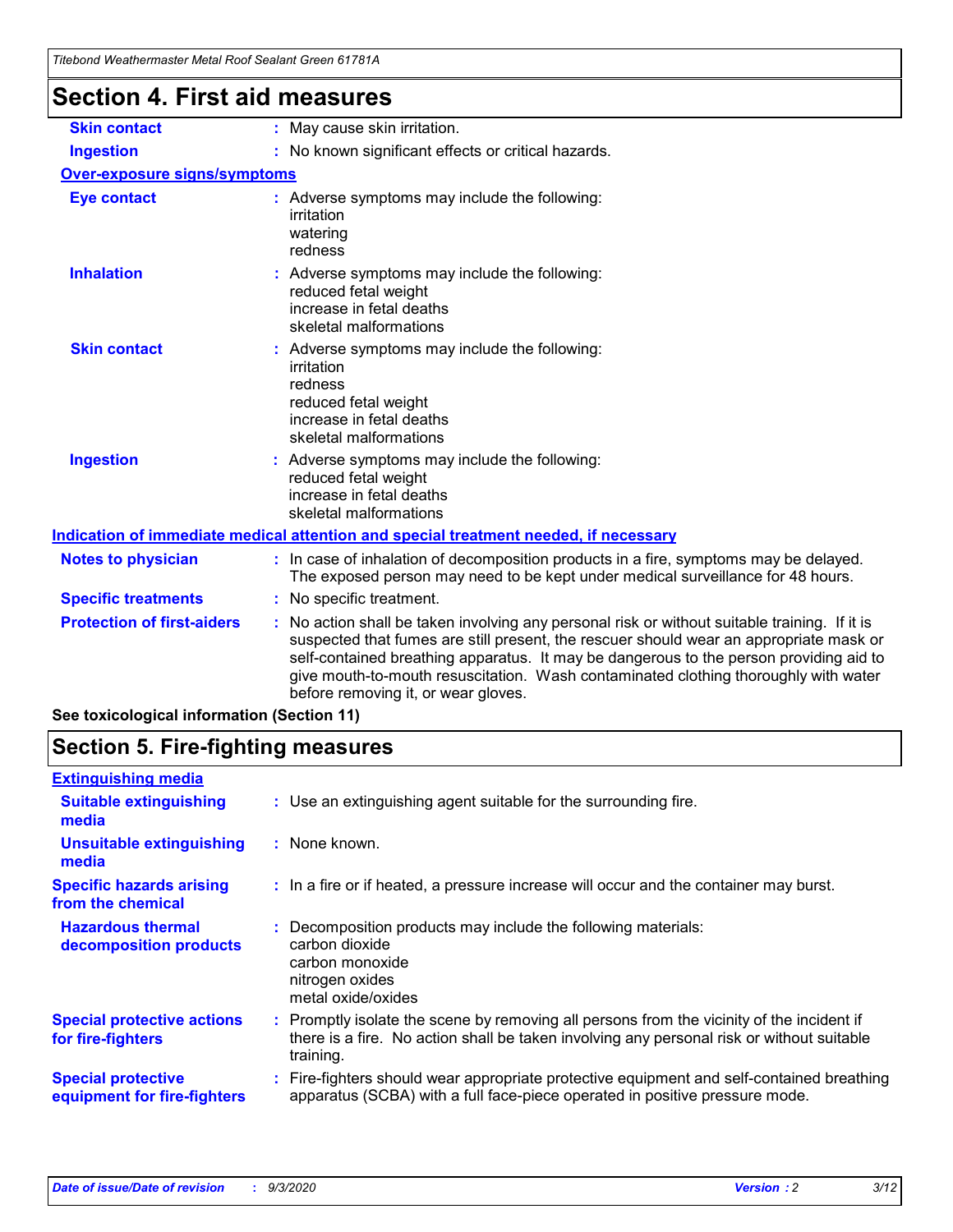### **Section 6. Accidental release measures**

|                                                       | <b>Personal precautions, protective equipment and emergency procedures</b>                                                                                                                                                                                                                                                                                                                                                                                                                                                                                                                                                                                                                                   |
|-------------------------------------------------------|--------------------------------------------------------------------------------------------------------------------------------------------------------------------------------------------------------------------------------------------------------------------------------------------------------------------------------------------------------------------------------------------------------------------------------------------------------------------------------------------------------------------------------------------------------------------------------------------------------------------------------------------------------------------------------------------------------------|
| For non-emergency<br>personnel                        | : No action shall be taken involving any personal risk or without suitable training.<br>Evacuate surrounding areas. Keep unnecessary and unprotected personnel from<br>entering. Do not touch or walk through spilled material. Avoid breathing vapor or mist.<br>Provide adequate ventilation. Wear appropriate respirator when ventilation is<br>inadequate. Put on appropriate personal protective equipment.                                                                                                                                                                                                                                                                                             |
| For emergency responders                              | : If specialized clothing is required to deal with the spillage, take note of any information in<br>Section 8 on suitable and unsuitable materials. See also the information in "For non-<br>emergency personnel".                                                                                                                                                                                                                                                                                                                                                                                                                                                                                           |
| <b>Environmental precautions</b>                      | : Avoid dispersal of spilled material and runoff and contact with soil, waterways, drains<br>and sewers. Inform the relevant authorities if the product has caused environmental<br>pollution (sewers, waterways, soil or air).                                                                                                                                                                                                                                                                                                                                                                                                                                                                              |
| Methods and materials for containment and cleaning up |                                                                                                                                                                                                                                                                                                                                                                                                                                                                                                                                                                                                                                                                                                              |
| <b>Small spill</b>                                    | : Stop leak if without risk. Move containers from spill area. Dilute with water and mop up<br>if water-soluble. Alternatively, or if water-insoluble, absorb with an inert dry material and<br>place in an appropriate waste disposal container. Dispose of via a licensed waste<br>disposal contractor.                                                                                                                                                                                                                                                                                                                                                                                                     |
| <b>Large spill</b>                                    | : Stop leak if without risk. Move containers from spill area. Approach release from<br>upwind. Prevent entry into sewers, water courses, basements or confined areas. Wash<br>spillages into an effluent treatment plant or proceed as follows. Contain and collect<br>spillage with non-combustible, absorbent material e.g. sand, earth, vermiculite or<br>diatomaceous earth and place in container for disposal according to local regulations<br>(see Section 13). Dispose of via a licensed waste disposal contractor. Contaminated<br>absorbent material may pose the same hazard as the spilled product. Note: see<br>Section 1 for emergency contact information and Section 13 for waste disposal. |

### **Section 7. Handling and storage**

#### **Precautions for safe handling**

| <b>Protective measures</b>                                                       | : Put on appropriate personal protective equipment (see Section 8). Persons with a<br>history of skin sensitization problems should not be employed in any process in which<br>this product is used. Avoid exposure - obtain special instructions before use. Avoid<br>exposure during pregnancy. Do not handle until all safety precautions have been read<br>and understood. Do not get in eyes or on skin or clothing. Do not ingest. Avoid<br>breathing vapor or mist. If during normal use the material presents a respiratory hazard,<br>use only with adequate ventilation or wear appropriate respirator. Keep in the original<br>container or an approved alternative made from a compatible material, kept tightly<br>closed when not in use. Empty containers retain product residue and can be hazardous.<br>Do not reuse container. |
|----------------------------------------------------------------------------------|--------------------------------------------------------------------------------------------------------------------------------------------------------------------------------------------------------------------------------------------------------------------------------------------------------------------------------------------------------------------------------------------------------------------------------------------------------------------------------------------------------------------------------------------------------------------------------------------------------------------------------------------------------------------------------------------------------------------------------------------------------------------------------------------------------------------------------------------------|
| <b>Advice on general</b><br>occupational hygiene                                 | : Eating, drinking and smoking should be prohibited in areas where this material is<br>handled, stored and processed. Workers should wash hands and face before eating,<br>drinking and smoking. Remove contaminated clothing and protective equipment before<br>entering eating areas. See also Section 8 for additional information on hygiene<br>measures.                                                                                                                                                                                                                                                                                                                                                                                                                                                                                    |
| <b>Conditions for safe storage,</b><br>including any<br><i>incompatibilities</i> | Store between the following temperatures: 0 to 120°C (32 to 248°F). Store in<br>accordance with local regulations. Store in original container protected from direct<br>sunlight in a dry, cool and well-ventilated area, away from incompatible materials (see<br>Section 10) and food and drink. Store locked up. Keep container tightly closed and<br>sealed until ready for use. Containers that have been opened must be carefully<br>resealed and kept upright to prevent leakage. Do not store in unlabeled containers.<br>Use appropriate containment to avoid environmental contamination. See Section 10 for<br>incompatible materials before handling or use.                                                                                                                                                                         |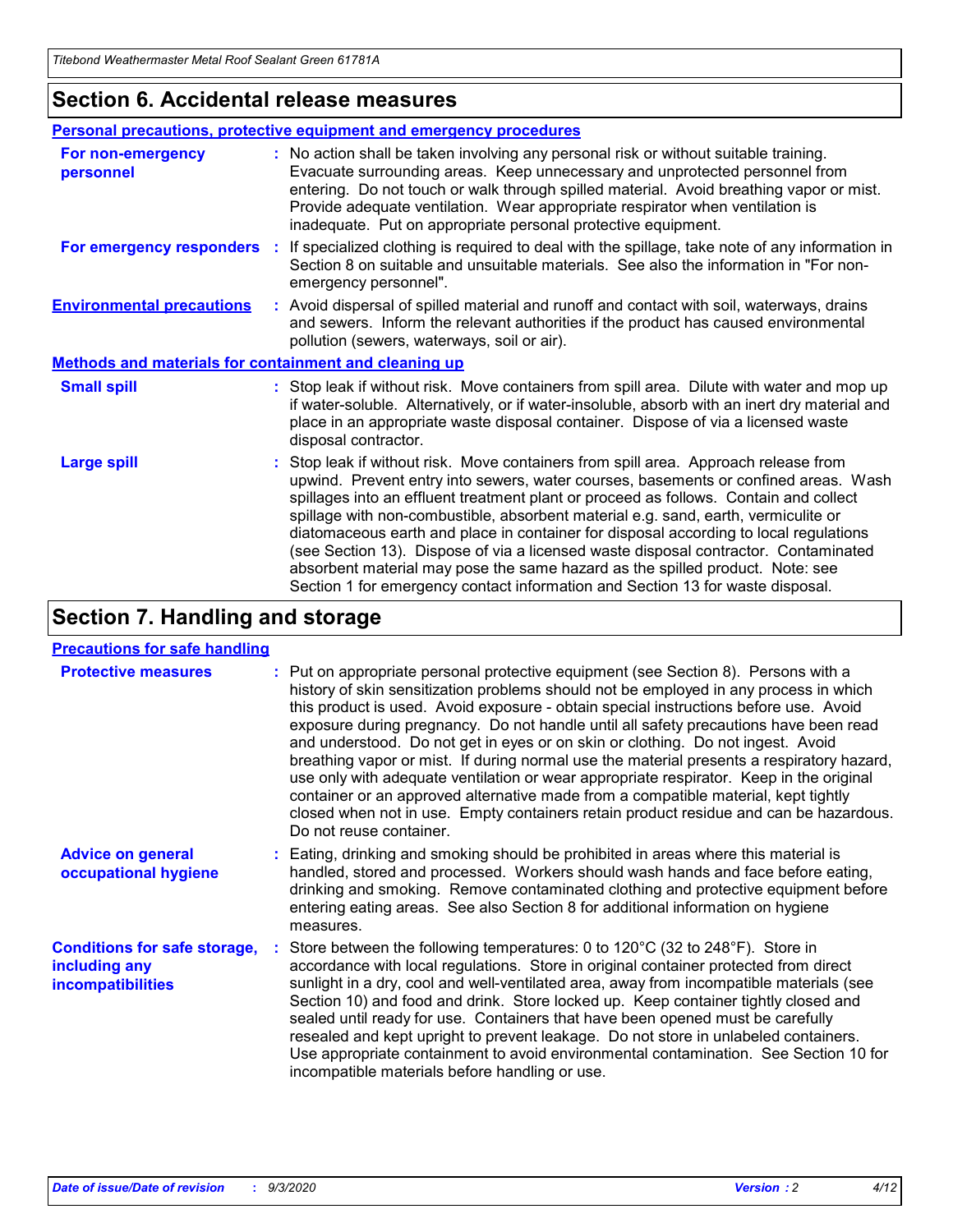# **Section 8. Exposure controls/personal protection**

#### **Control parameters**

#### **Occupational exposure limits**

| <b>Ingredient name</b>                               |    |                        | <b>Exposure limits</b>                                                                                                                                                                                                                                                                                                                                                                                                                                                                                                                                                                                                 |
|------------------------------------------------------|----|------------------------|------------------------------------------------------------------------------------------------------------------------------------------------------------------------------------------------------------------------------------------------------------------------------------------------------------------------------------------------------------------------------------------------------------------------------------------------------------------------------------------------------------------------------------------------------------------------------------------------------------------------|
| 3-aminopropyltriethoxysilane<br>Dibutyltin dilaurate |    |                        | None.<br>ACGIH TLV (United States, 3/2020). Absorbed through skin.<br>Notes: as Sn<br>TWA: $0.1 \text{ mg/m}^3$ , (as Sn) 8 hours.<br>STEL: 0.2 mg/m <sup>3</sup> , (as Sn) 15 minutes.<br>NIOSH REL (United States, 10/2016). Absorbed through skin.<br>Notes: as Sn<br>TWA: 0.1 mg/m <sup>3</sup> , (as Sn) 10 hours.<br>OSHA PEL (United States, 5/2018). Notes: as Sn<br>TWA: $0.1 \text{ mg/m}^3$ , (as Sn) 8 hours.<br>OSHA PEL 1989 (United States, 3/1989). Absorbed through skin.<br>Notes: measured as Sn<br>TWA: 0.1 mg/m <sup>3</sup> , (measured as Sn) 8 hours. Form: Organic                            |
| <b>Appropriate engineering</b><br>controls           |    |                        | : If user operations generate dust, fumes, gas, vapor or mist, use process enclosures,<br>local exhaust ventilation or other engineering controls to keep worker exposure to<br>airborne contaminants below any recommended or statutory limits.                                                                                                                                                                                                                                                                                                                                                                       |
| <b>Environmental exposure</b><br>controls            |    |                        | Emissions from ventilation or work process equipment should be checked to ensure<br>they comply with the requirements of environmental protection legislation. In some<br>cases, fume scrubbers, filters or engineering modifications to the process equipment<br>will be necessary to reduce emissions to acceptable levels.                                                                                                                                                                                                                                                                                          |
| <b>Individual protection measures</b>                |    |                        |                                                                                                                                                                                                                                                                                                                                                                                                                                                                                                                                                                                                                        |
| <b>Hygiene measures</b>                              |    |                        | : Wash hands, forearms and face thoroughly after handling chemical products, before<br>eating, smoking and using the lavatory and at the end of the working period.<br>Appropriate techniques should be used to remove potentially contaminated clothing.<br>Contaminated work clothing should not be allowed out of the workplace. Wash<br>contaminated clothing before reusing. Ensure that eyewash stations and safety<br>showers are close to the workstation location.                                                                                                                                            |
| <b>Eye/face protection</b>                           |    |                        | : Safety eyewear complying with an approved standard should be used when a risk<br>assessment indicates this is necessary to avoid exposure to liquid splashes, mists,<br>gases or dusts. If contact is possible, the following protection should be worn, unless<br>the assessment indicates a higher degree of protection: chemical splash goggles.                                                                                                                                                                                                                                                                  |
| <b>Skin protection</b>                               |    |                        |                                                                                                                                                                                                                                                                                                                                                                                                                                                                                                                                                                                                                        |
| <b>Hand protection</b>                               |    |                        | : Chemical-resistant, impervious gloves complying with an approved standard should be<br>worn at all times when handling chemical products if a risk assessment indicates this is<br>necessary. Considering the parameters specified by the glove manufacturer, check<br>during use that the gloves are still retaining their protective properties. It should be<br>noted that the time to breakthrough for any glove material may be different for different<br>glove manufacturers. In the case of mixtures, consisting of several substances, the<br>protection time of the gloves cannot be accurately estimated. |
| <b>Body protection</b>                               |    | handling this product. | Personal protective equipment for the body should be selected based on the task being<br>performed and the risks involved and should be approved by a specialist before                                                                                                                                                                                                                                                                                                                                                                                                                                                |
| <b>Other skin protection</b>                         |    |                        | : Appropriate footwear and any additional skin protection measures should be selected<br>based on the task being performed and the risks involved and should be approved by a<br>specialist before handling this product.                                                                                                                                                                                                                                                                                                                                                                                              |
| <b>Respiratory protection</b>                        | ÷. | aspects of use.        | Based on the hazard and potential for exposure, select a respirator that meets the<br>appropriate standard or certification. Respirators must be used according to a<br>respiratory protection program to ensure proper fitting, training, and other important                                                                                                                                                                                                                                                                                                                                                         |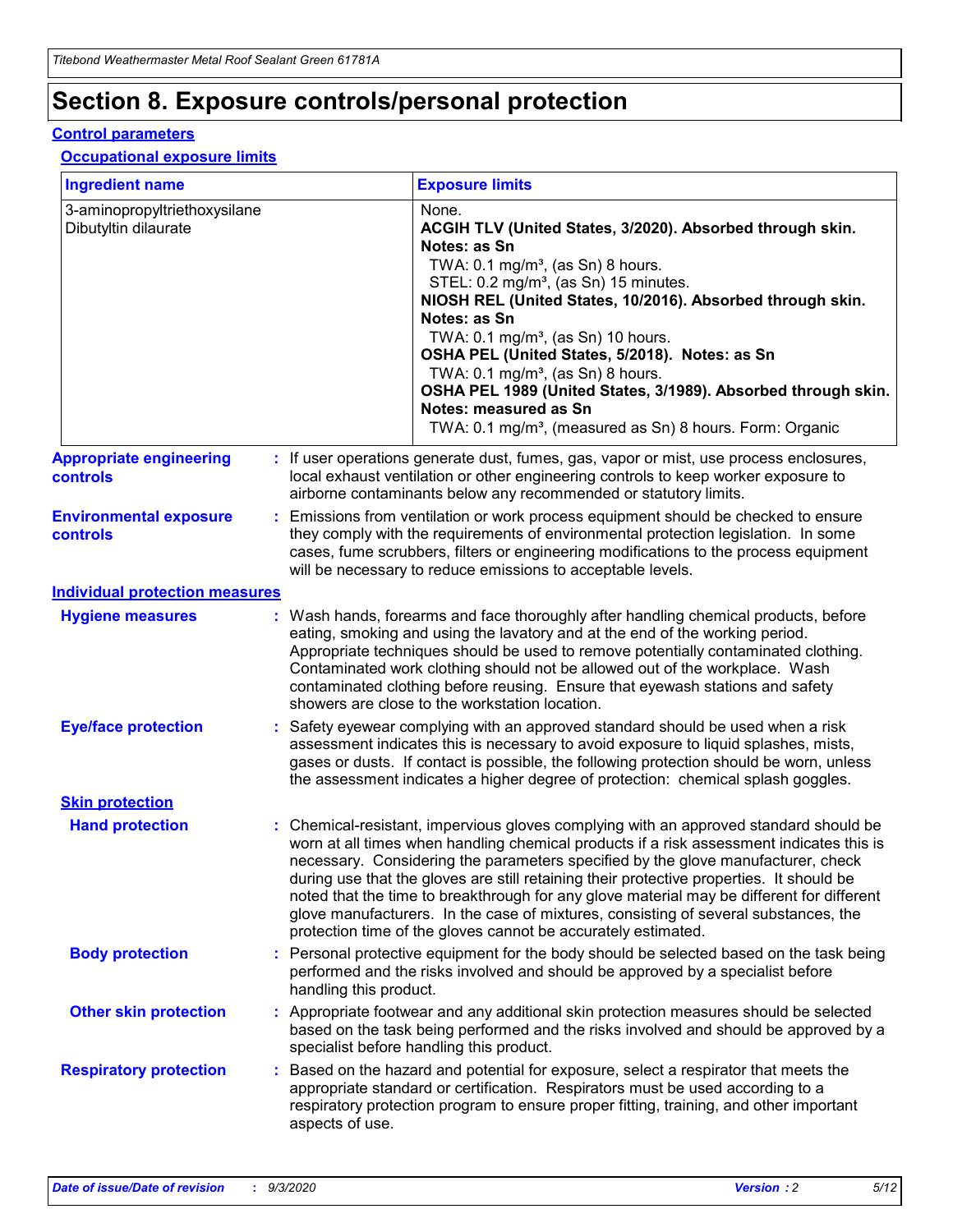### **Section 9. Physical and chemical properties**

#### **Appearance**

| <b>Physical state</b>                             |   | : Liquid. [Paste.]                                              |
|---------------------------------------------------|---|-----------------------------------------------------------------|
| <b>Color</b>                                      |   | Green.                                                          |
| Odor                                              |   | Characteristic.                                                 |
| <b>Odor threshold</b>                             | ÷ | Not available.                                                  |
| рH                                                |   | Not applicable.                                                 |
| <b>Melting point</b>                              |   | : Not available.                                                |
| <b>Boiling point</b>                              |   | >200°C (>392°F)                                                 |
| <b>Flash point</b>                                |   | Closed cup: >200°C (>392°F) [Setaflash.]                        |
| <b>Evaporation rate</b>                           |   | $:$ >1 (butyl acetate = 1)                                      |
| <b>Flammability (solid, gas)</b>                  |   | : Not available.                                                |
| Lower and upper explosive<br>(flammable) limits   |   | : Not available.                                                |
| <b>VOC (less water, less)</b><br>exempt solvents) |   | : 0 g/l                                                         |
| <b>Volatility</b>                                 |   | $: 0\%$ (w/w)                                                   |
| <b>Vapor density</b>                              |   | Not available.                                                  |
| <b>Relative density</b>                           |   | $\mathbf{1}$ $\mathbf{\sqrt{432}}$                              |
| <b>Solubility</b>                                 |   | Insoluble in the following materials: cold water and hot water. |
| <b>Solubility in water</b>                        |   | Not available.                                                  |
| <b>Partition coefficient: n-</b><br>octanol/water |   | $:$ Not available.                                              |
| <b>Auto-ignition temperature</b>                  |   | : Not available.                                                |
| <b>Decomposition temperature</b>                  |   | : Not available.                                                |
| <b>Viscosity</b>                                  |   | $:$ Not available.                                              |

### **Section 10. Stability and reactivity**

| <b>Reactivity</b>                            |    | : No specific test data related to reactivity available for this product or its ingredients.            |
|----------------------------------------------|----|---------------------------------------------------------------------------------------------------------|
| <b>Chemical stability</b>                    |    | : The product is stable.                                                                                |
| <b>Possibility of hazardous</b><br>reactions |    | : Under normal conditions of storage and use, hazardous reactions will not occur.                       |
| <b>Conditions to avoid</b>                   |    | : No specific data.                                                                                     |
| <b>Incompatible materials</b>                |    | : No specific data.                                                                                     |
| <b>Hazardous decomposition</b><br>products   | ÷. | Under normal conditions of storage and use, hazardous decomposition products should<br>not be produced. |

### **Section 11. Toxicological information**

#### **Information on toxicological effects**

#### **Acute toxicity**

| <b>Product/ingredient name</b> | <b>Result</b>           | <b>Species</b> | <b>Dose</b>                | <b>Exposure</b> |
|--------------------------------|-------------------------|----------------|----------------------------|-----------------|
| 3-aminopropyltriethoxysilane   | <b>ILD50 Dermal</b>     | Rabbit         | 4.29 g/kg                  |                 |
| Dibutyltin dilaurate           | ILD50 Oral<br>LD50 Oral | Rat<br>Rat     | $1.57$ g/kg<br>175 $mg/kg$ |                 |
|                                |                         |                |                            |                 |

**Irritation/Corrosion**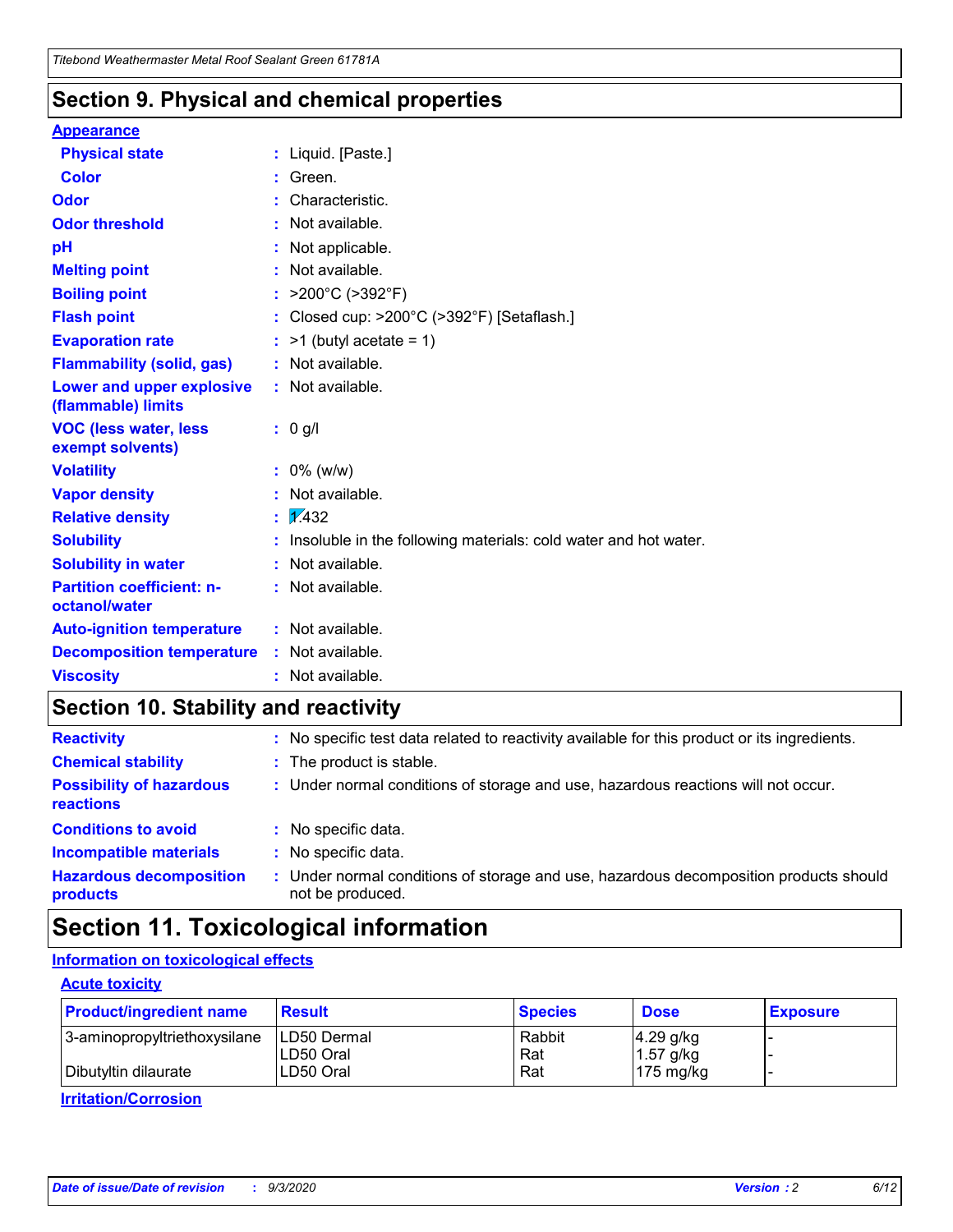# **Section 11. Toxicological information**

| <b>Product/ingredient name</b> | <b>Result</b>            | <b>Species</b> | <b>Score</b> | <b>Exposure</b>    | <b>Observation</b> |
|--------------------------------|--------------------------|----------------|--------------|--------------------|--------------------|
| 3-aminopropyltriethoxysilane   | Eyes - Mild irritant     | Rabbit         |              | $100 \text{ mg}$   |                    |
|                                | Eyes - Severe irritant   | Rabbit         |              | 24 hours 750       |                    |
|                                |                          |                |              | ug                 |                    |
|                                | Skin - Severe irritant   | Rabbit         |              | 24 hours 5         | -                  |
| Dibutyltin dilaurate           | Eyes - Moderate irritant | Rabbit         |              | mg<br>24 hours 100 |                    |
|                                |                          |                |              | mg                 |                    |
|                                | Skin - Severe irritant   | Rabbit         |              | 500 mg             | -                  |

#### **Sensitization**

Not available.

#### **Mutagenicity**

Not available.

#### **Carcinogenicity**

Not available.

#### **Reproductive toxicity**

Not available.

#### **Teratogenicity**

Not available.

#### **Specific target organ toxicity (single exposure)**

Not available.

#### **Specific target organ toxicity (repeated exposure)**

| <b>Name</b>                                                                  |                                                                                                                             | <b>Category</b>                                     | <b>Route of</b><br>exposure | <b>Target organs</b> |  |  |
|------------------------------------------------------------------------------|-----------------------------------------------------------------------------------------------------------------------------|-----------------------------------------------------|-----------------------------|----------------------|--|--|
| Dibutyltin dilaurate                                                         |                                                                                                                             | Category 1                                          | $\overline{\phantom{0}}$    | respiratory system   |  |  |
| <b>Aspiration hazard</b><br>Not available.                                   |                                                                                                                             |                                                     |                             |                      |  |  |
| <b>Information on the likely</b><br>routes of exposure                       | : Not available.                                                                                                            |                                                     |                             |                      |  |  |
| <b>Potential acute health effects</b>                                        |                                                                                                                             |                                                     |                             |                      |  |  |
| <b>Eye contact</b>                                                           | : May cause eye irritation.                                                                                                 |                                                     |                             |                      |  |  |
| <b>Inhalation</b>                                                            |                                                                                                                             | : No known significant effects or critical hazards. |                             |                      |  |  |
| <b>Skin contact</b>                                                          |                                                                                                                             | : May cause skin irritation.                        |                             |                      |  |  |
| <b>Ingestion</b>                                                             |                                                                                                                             | : No known significant effects or critical hazards. |                             |                      |  |  |
| Symptoms related to the physical, chemical and toxicological characteristics |                                                                                                                             |                                                     |                             |                      |  |  |
| <b>Eye contact</b>                                                           | : Adverse symptoms may include the following:<br>irritation<br>watering<br>redness                                          |                                                     |                             |                      |  |  |
| <b>Inhalation</b>                                                            | : Adverse symptoms may include the following:<br>reduced fetal weight<br>increase in fetal deaths<br>skeletal malformations |                                                     |                             |                      |  |  |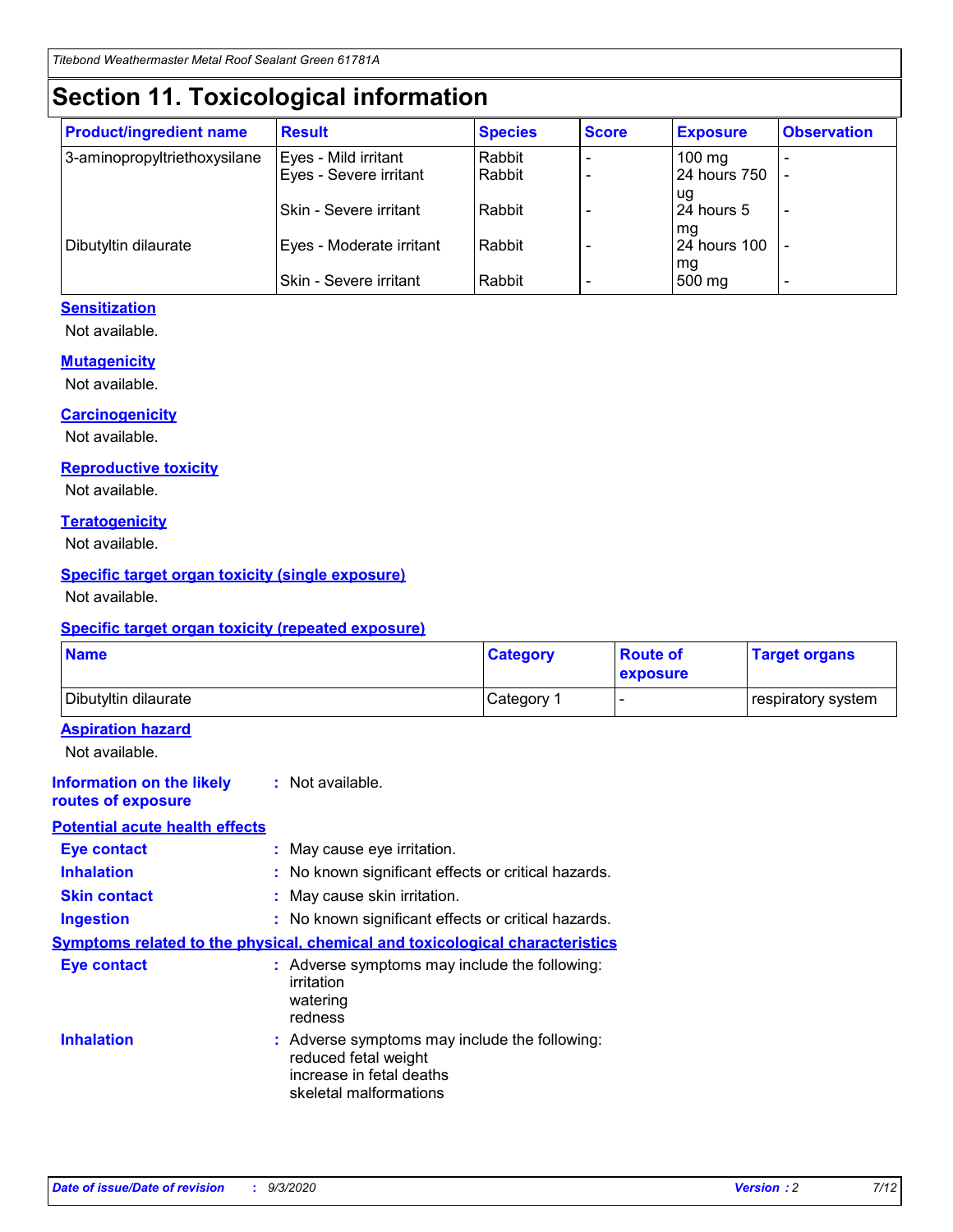*Titebond Weathermaster Metal Roof Sealant Green 61781A*

# **Section 11. Toxicological information**

| <b>Skin contact</b>                          | : Adverse symptoms may include the following:<br>irritation                                            |
|----------------------------------------------|--------------------------------------------------------------------------------------------------------|
|                                              | redness                                                                                                |
|                                              | reduced fetal weight                                                                                   |
|                                              | increase in fetal deaths                                                                               |
|                                              | skeletal malformations                                                                                 |
| <b>Ingestion</b>                             | : Adverse symptoms may include the following:<br>reduced fetal weight                                  |
|                                              | increase in fetal deaths                                                                               |
|                                              | skeletal malformations                                                                                 |
|                                              | Delayed and immediate effects and also chronic effects from short and long term exposure               |
| <b>Short term exposure</b>                   |                                                                                                        |
| <b>Potential immediate</b><br>effects        | : Not available.                                                                                       |
| <b>Potential delayed effects</b>             | : Not available.                                                                                       |
| <b>Long term exposure</b>                    |                                                                                                        |
| <b>Potential immediate</b><br><b>effects</b> | : Not available.                                                                                       |
| <b>Potential delayed effects</b>             | : Not available.                                                                                       |
| <b>Potential chronic health effects</b>      |                                                                                                        |
| Not available.                               |                                                                                                        |
| <b>General</b>                               | Once sensitized, a severe allergic reaction may occur when subsequently exposed to<br>very low levels. |
| <b>Carcinogenicity</b>                       | No known significant effects or critical hazards.                                                      |
| <b>Mutagenicity</b>                          | : No known significant effects or critical hazards.                                                    |
| <b>Teratogenicity</b>                        | May damage the unborn child.                                                                           |
| <b>Developmental effects</b>                 | : No known significant effects or critical hazards.                                                    |
| <b>Fertility effects</b>                     | : May damage fertility.                                                                                |
| <b>Numerical measures of toxicity</b>        |                                                                                                        |
| <b>Acute toxicity estimates</b>              |                                                                                                        |
| Not ovoilable                                |                                                                                                        |

Not available.

# **Section 12. Ecological information**

#### **Toxicity**

| <b>Product/ingredient name</b> | <b>Result</b>                                       | <b>Species</b>               | <b>Exposure</b>       |
|--------------------------------|-----------------------------------------------------|------------------------------|-----------------------|
| Dibutyltin dilaurate           | $ CC50>3$ mg/l<br>Chronic EC10 > 2 mg/l Fresh water | Algae<br>Algae - Desmodesmus | 72 hours<br>196 hours |
|                                |                                                     | <b>I</b> subspicatus         |                       |

#### **Persistence and degradability**

| <b>Product/ingredient name</b> | <b>Test</b>                                                                    | <b>Result</b>  |  | <b>Dose</b>       | <b>Inoculum</b>         |
|--------------------------------|--------------------------------------------------------------------------------|----------------|--|-------------------|-------------------------|
| Dibutyltin dilaurate           | OECD 301F<br>Ready<br>Biodegradability -<br>Manometric<br>Respirometry<br>Test | 23 % - 28 days |  |                   |                         |
| <b>Product/ingredient name</b> | <b>Aquatic half-life</b>                                                       |                |  | <b>Photolysis</b> | <b>Biodegradability</b> |
| Dibutyltin dilaurate           |                                                                                |                |  |                   | <b>Inherent</b>         |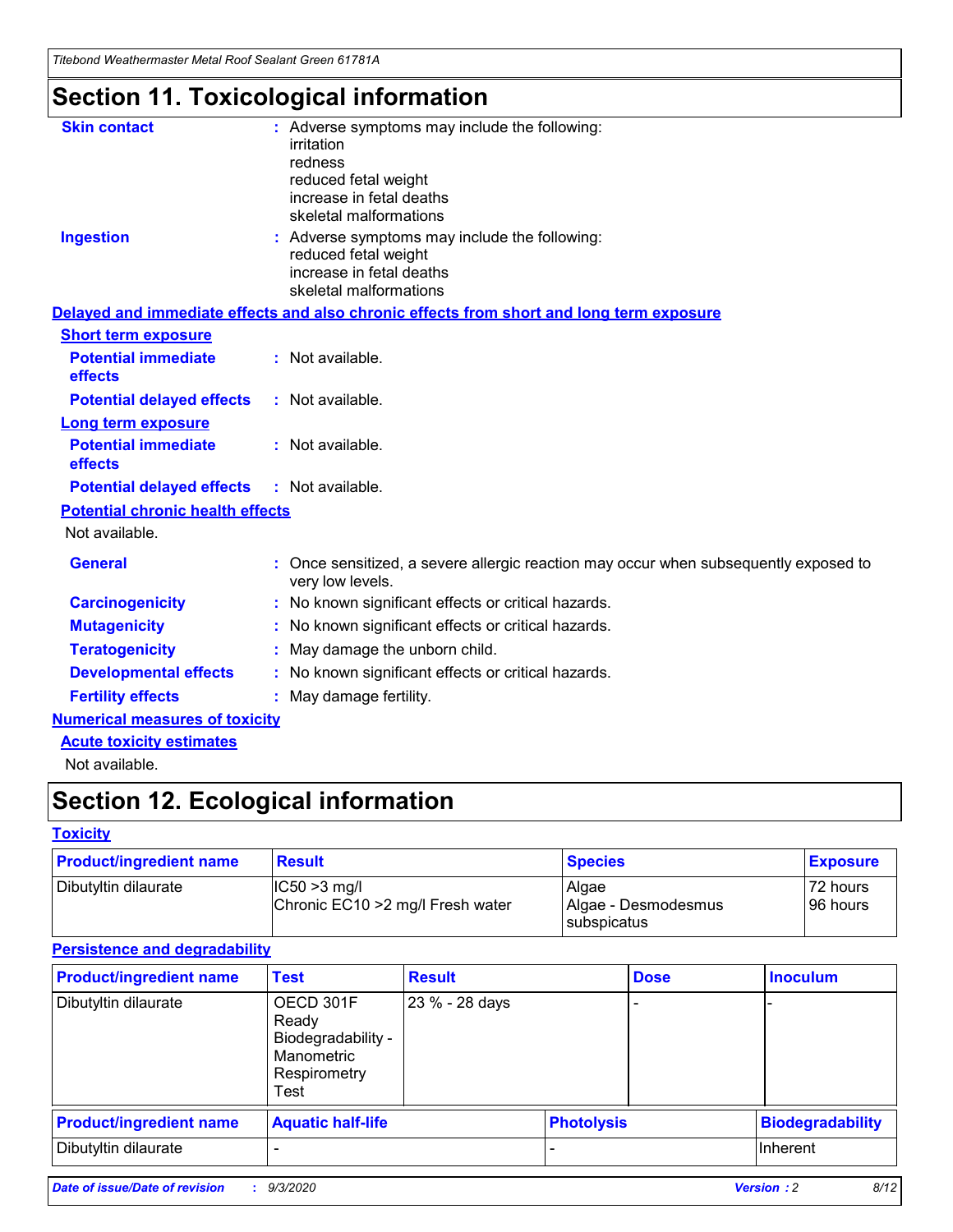# **Section 12. Ecological information**

#### **Bioaccumulative potential**

| <b>Product/ingredient name</b> | $LoaPow$ | <b>BCF</b> | <b>Potential</b> |
|--------------------------------|----------|------------|------------------|
| 3-aminopropyltriethoxysilane   | 1.7      | 3.4        | low              |
| Dibutyltin dilaurate           | 4.44     | 2.91       | low              |

#### **Soil/water Mobility in soil**

| <b>Soil/water partition</b>    | : Not available. |
|--------------------------------|------------------|
| coefficient (K <sub>oc</sub> ) |                  |

**Other adverse effects** : No known significant effects or critical hazards.

### **Section 13. Disposal considerations**

**Disposal methods :**

The generation of waste should be avoided or minimized wherever possible. Disposal of this product, solutions and any by-products should at all times comply with the requirements of environmental protection and waste disposal legislation and any regional local authority requirements. Dispose of surplus and non-recyclable products via a licensed waste disposal contractor. Waste should not be disposed of untreated to the sewer unless fully compliant with the requirements of all authorities with jurisdiction. Waste packaging should be recycled. Incineration or landfill should only be considered when recycling is not feasible. This material and its container must be disposed of in a safe way. Care should be taken when handling emptied containers that have not been cleaned or rinsed out. Empty containers or liners may retain some product residues. Avoid dispersal of spilled material and runoff and contact with soil, waterways, drains and sewers.

### **Section 14. Transport information**

|                                      | <b>DOT</b><br><b>Classification</b> | <b>TDG</b><br><b>Classification</b> | <b>Mexico</b><br><b>Classification</b> | <b>ADR/RID</b>               | <b>IMDG</b>              | <b>IATA</b>    |
|--------------------------------------|-------------------------------------|-------------------------------------|----------------------------------------|------------------------------|--------------------------|----------------|
| <b>UN number</b>                     | Not regulated.                      | Not regulated.                      | Not regulated.                         | Not regulated.               | Not regulated.           | Not regulated. |
| <b>UN proper</b><br>shipping name    |                                     |                                     |                                        |                              |                          |                |
| <b>Transport</b><br>hazard class(es) | $\overline{\phantom{m}}$            | $\overline{\phantom{0}}$            | $\qquad \qquad$                        | $\qquad \qquad \blacksquare$ | $\overline{\phantom{0}}$ |                |
| <b>Packing group</b>                 | -                                   |                                     |                                        |                              |                          |                |
| <b>Environmental</b><br>hazards      | No.                                 | No.                                 | No.                                    | No.                          | No.                      | No.            |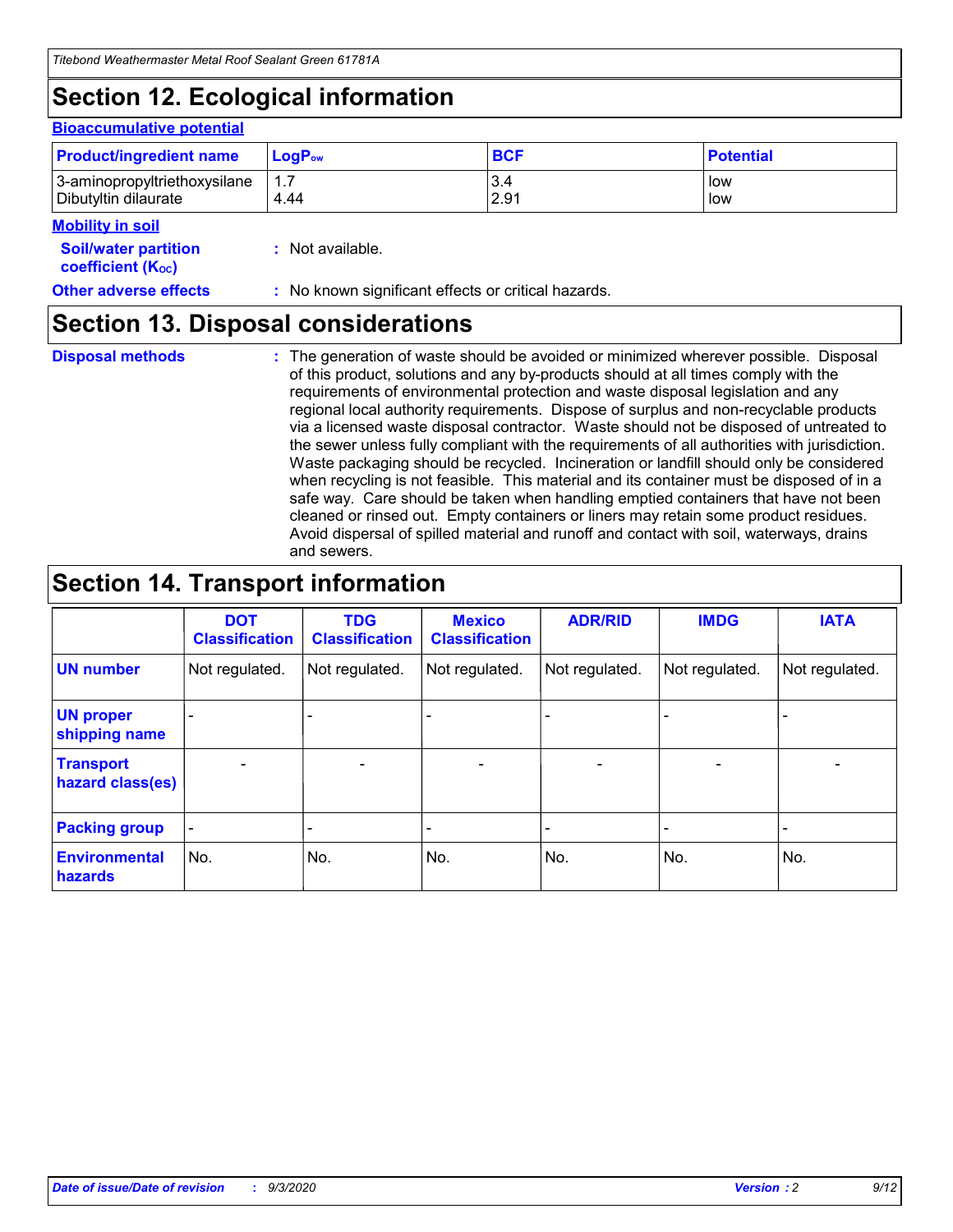### **Section 15. Regulatory information**

#### **U.S. Federal regulations**

#### **SARA 302/304**

#### **Composition/information on ingredients**

No products were found.

| SARA 304 RQ | Not applicable. |
|-------------|-----------------|
|-------------|-----------------|

#### **SARA 311/312**

**Classification :** EYE IRRITATION - Category 2B SKIN SENSITIZATION - Category 1 TOXIC TO REPRODUCTION - Category 1B HNOC - Product generates methanol during cure.

#### **Composition/information on ingredients**

| <b>Name</b>                  | $\frac{9}{6}$ | <b>Classification</b>                                                                                                                                                                                                                                                                                      |
|------------------------------|---------------|------------------------------------------------------------------------------------------------------------------------------------------------------------------------------------------------------------------------------------------------------------------------------------------------------------|
| 3-aminopropyltriethoxysilane | $\leq$ 3      | <b>FLAMMABLE LIQUIDS - Category 4</b><br><b>ACUTE TOXICITY (oral) - Category 4</b><br><b>SKIN IRRITATION - Category 2</b><br>EYE IRRITATION - Category 2A                                                                                                                                                  |
| Dibutyltin dilaurate         | ≤0.3          | <b>ACUTE TOXICITY (oral) - Category 3</b><br>SKIN CORROSION - Category 1C<br>SERIOUS EYE DAMAGE - Category 1<br>SKIN SENSITIZATION - Category 1<br><b>GERM CELL MUTAGENICITY - Category 2</b><br>TOXIC TO REPRODUCTION - Category 1B<br>SPECIFIC TARGET ORGAN TOXICITY (REPEATED<br>EXPOSURE) - Category 1 |

#### **State regulations**

**Massachusetts :**

: None of the components are listed.

**New York :** None of the components are listed. **New Jersey :** None of the components are listed.

**Pennsylvania :** None of the components are listed.

#### **California Prop. 65**

WARNING: This product can expose you to methanol, which is known to the State of California to cause birth defects or other reproductive harm. For more information go to www.P65Warnings.ca.gov.

| Ingredient name | No significant risk<br>level | <b>Maximum</b><br>acceptable dosage<br><b>level</b> |
|-----------------|------------------------------|-----------------------------------------------------|
| l methanol      |                              | Yes.                                                |

#### **International regulations**

**Chemical Weapon Convention List Schedules I, II & III Chemicals** Not listed.

#### **Montreal Protocol**

Not listed.

**Stockholm Convention on Persistent Organic Pollutants**

Not listed.

#### **UNECE Aarhus Protocol on POPs and Heavy Metals** Not listed.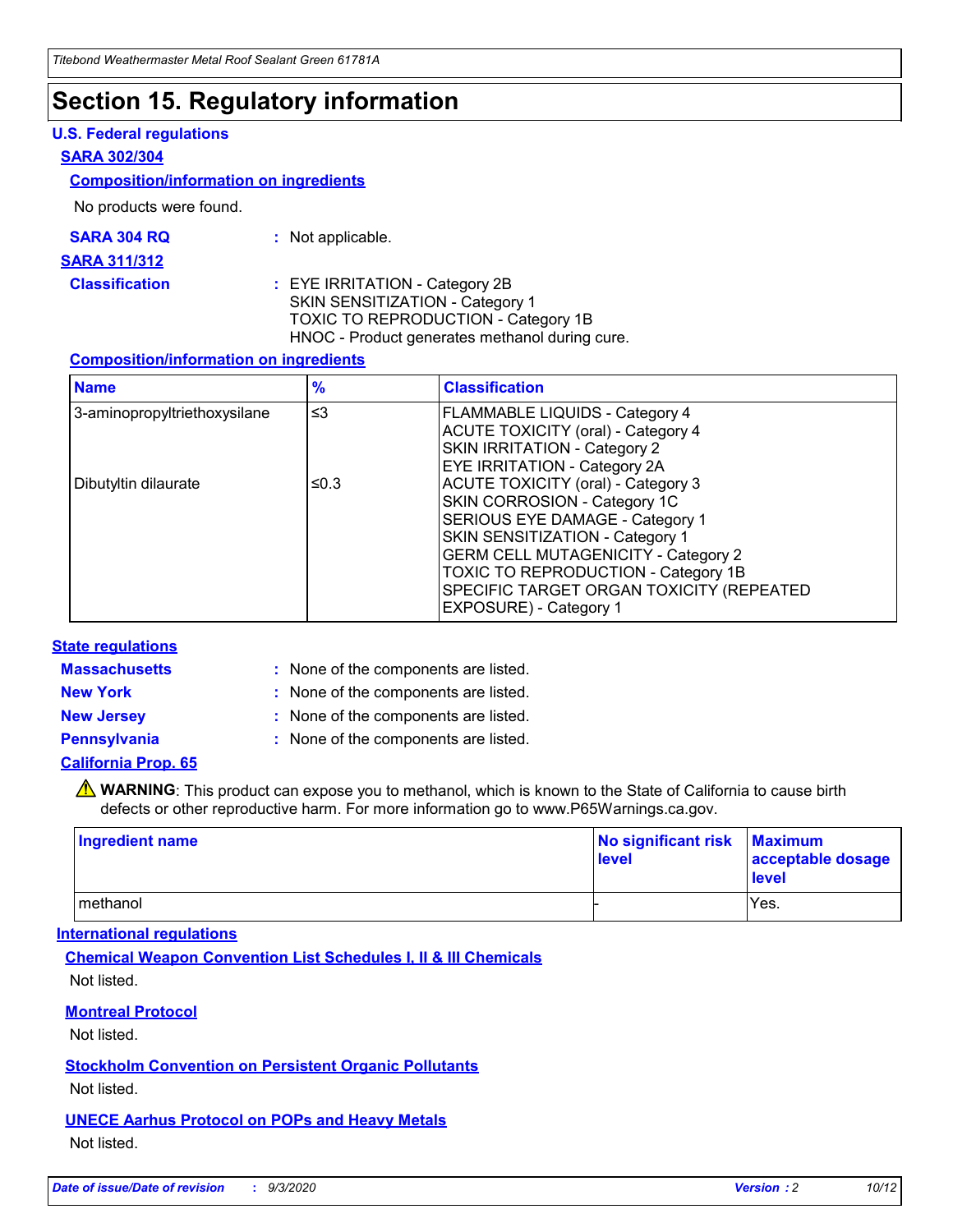### **Section 15. Regulatory information**

#### **Inventory list**

- 
- **China :** Not determined.

**United States TSCA 8(b) inventory**

**:** All components are active or exempted.

# **Section 16. Other information**





**Caution: HMIS® ratings are based on a 0-4 rating scale, with 0 representing minimal hazards or risks, and 4 representing significant hazards or risks. Although HMIS® ratings and the associated label are not required on SDSs or products leaving a facility under 29 CFR 1910.1200, the preparer may choose to provide them. HMIS® ratings are to be used with a fully implemented HMIS® program. HMIS® is a registered trademark and service mark of the American Coatings Association, Inc.**

**The customer is responsible for determining the PPE code for this material. For more information on HMIS® Personal Protective Equipment (PPE) codes, consult the HMIS® Implementation Manual.**

**National Fire Protection Association (U.S.A.)**



**Reprinted with permission from NFPA 704-2001, Identification of the Hazards of Materials for Emergency Response Copyright ©1997, National Fire Protection Association, Quincy, MA 02269. This reprinted material is not the complete and official position of the National Fire Protection Association, on the referenced subject which is represented only by the standard in its entirety.**

**Copyright ©2001, National Fire Protection Association, Quincy, MA 02269. This warning system is intended to be interpreted and applied only by properly trained individuals to identify fire, health and reactivity hazards of chemicals. The user is referred to certain limited number of chemicals with recommended classifications in NFPA 49 and NFPA 325, which would be used as a guideline only. Whether the chemicals are classified by NFPA or not, anyone using the 704 systems to classify chemicals does so at their own risk.**

#### **Procedure used to derive the classification**

| <b>Classification</b>                                                                                         | <b>Justification</b>                                  |
|---------------------------------------------------------------------------------------------------------------|-------------------------------------------------------|
| <b>EYE IRRITATION - Category 2B</b><br>SKIN SENSITIZATION - Category 1<br>TOXIC TO REPRODUCTION - Category 1B | Expert judgment<br>Expert judgment<br>Expert judgment |
| <b>History</b>                                                                                                |                                                       |

| Date of printing                  | : 4/22/2022 |
|-----------------------------------|-------------|
| Date of issue/Date of<br>revision | : 9/3/2020  |
| Date of previous issue            | : 9/3/2020  |
| <b>Version</b>                    | $\cdot$ 2   |
|                                   |             |